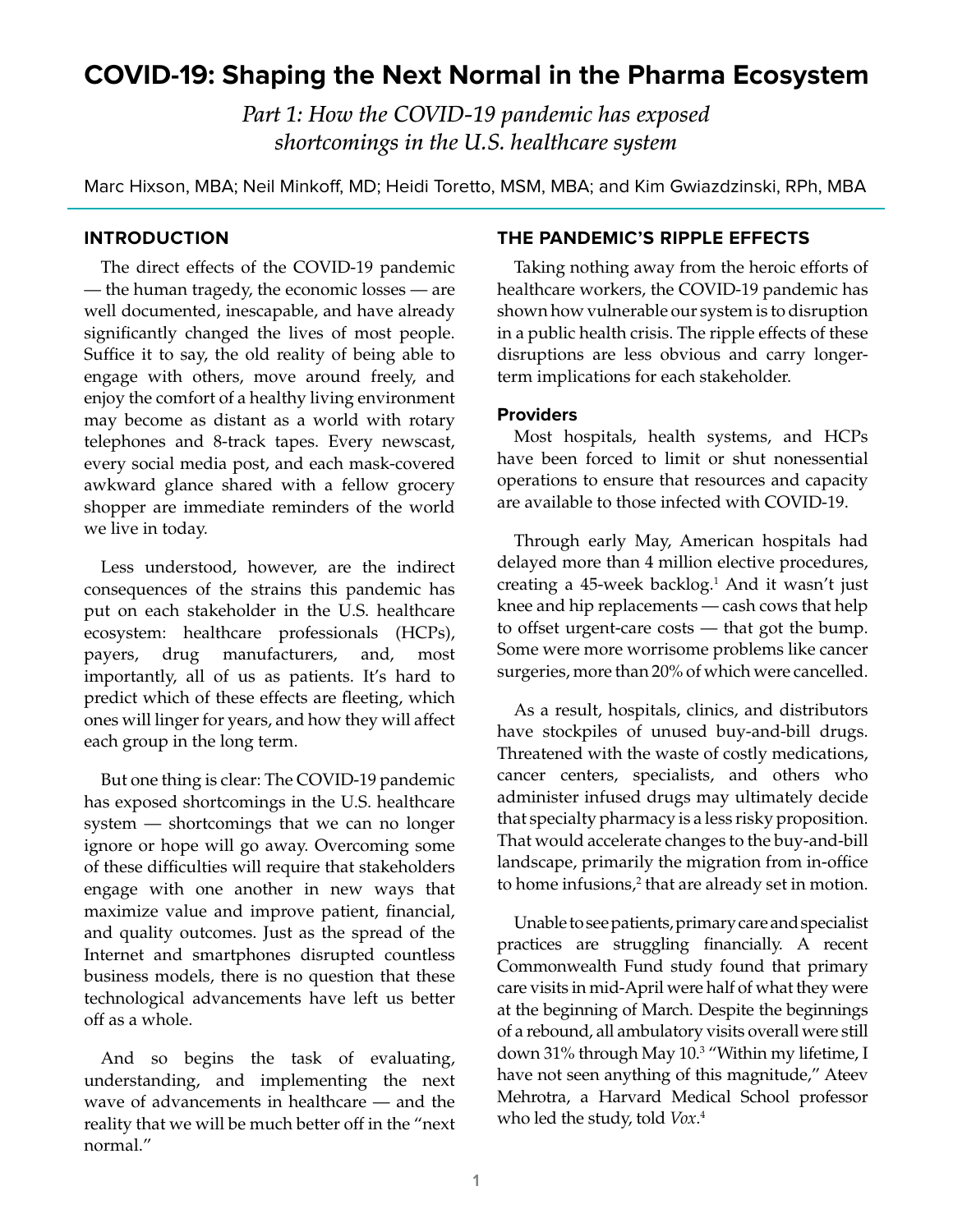Certain specialties have been hurt more than others (Figure), but the economics are difficult for any practice that lacks the reserves of a large

health system. Practice consolidation is almost a certain outcome in a post-pandemic America.4



#### **Patients**

Of more immediate concern, a drop in faceto-face visits for chronic illness management has raised concerns about disparities in medication adherence. To be sure, patients are taking advantage of payer policy changes expanding access to mail-order pharmacy and easing quantity limits. But in one key indicator of adherence — early refills — high-risk patients appear to be less likely to fill prescriptions early than low-risk patients.<sup>5</sup>

In "provider deserts" — rural areas with few clinicians who have certain specialized skills some services may not be accessible at all. Rare disease centers, often based in hospitals, largely have been closed. In a survey of 700 patients and caregivers by the National Organization for Rare Disorders, 74% of patients with rare diseases have had medical appointments cancelled.<sup>6</sup>

As patients experience difficulty accessing in-person services, fallback options for chronic disease maintenance have failed. Patients can't get through to flooded nurse helplines. Skeleton office staffs are overwhelmed and unable to conduct outreach to high-risk patients.7 Ironically, many of these non–COVID-19 patients are at higher risk for the virus.

Affordability is another aspect of access, and thanks to the most severe economic downturn since the creation of employee benefits, it is increasingly a concern to patients. In April, the U.S. unemployment rate reached 14.7%,<sup>8</sup> and though not all job losses result in loss of healthcare coverage, the effect of layoffs on coverage will be severe. A Kaiser Family Foundation analysis estimated that 27 million workers and dependents could lose employer-based coverage.<sup>9</sup>

Many who do lose their coverage will migrate to the exchanges, as receipt of unemployment benefits will rule out their eligibility for Medicaid.10 Exchange plans are notorious for high deductibles and cost sharing, forcing many enrollees to use exchange plans the way they would use catastrophic coverage. Out-of-pocket cost is a well-established barrier to medication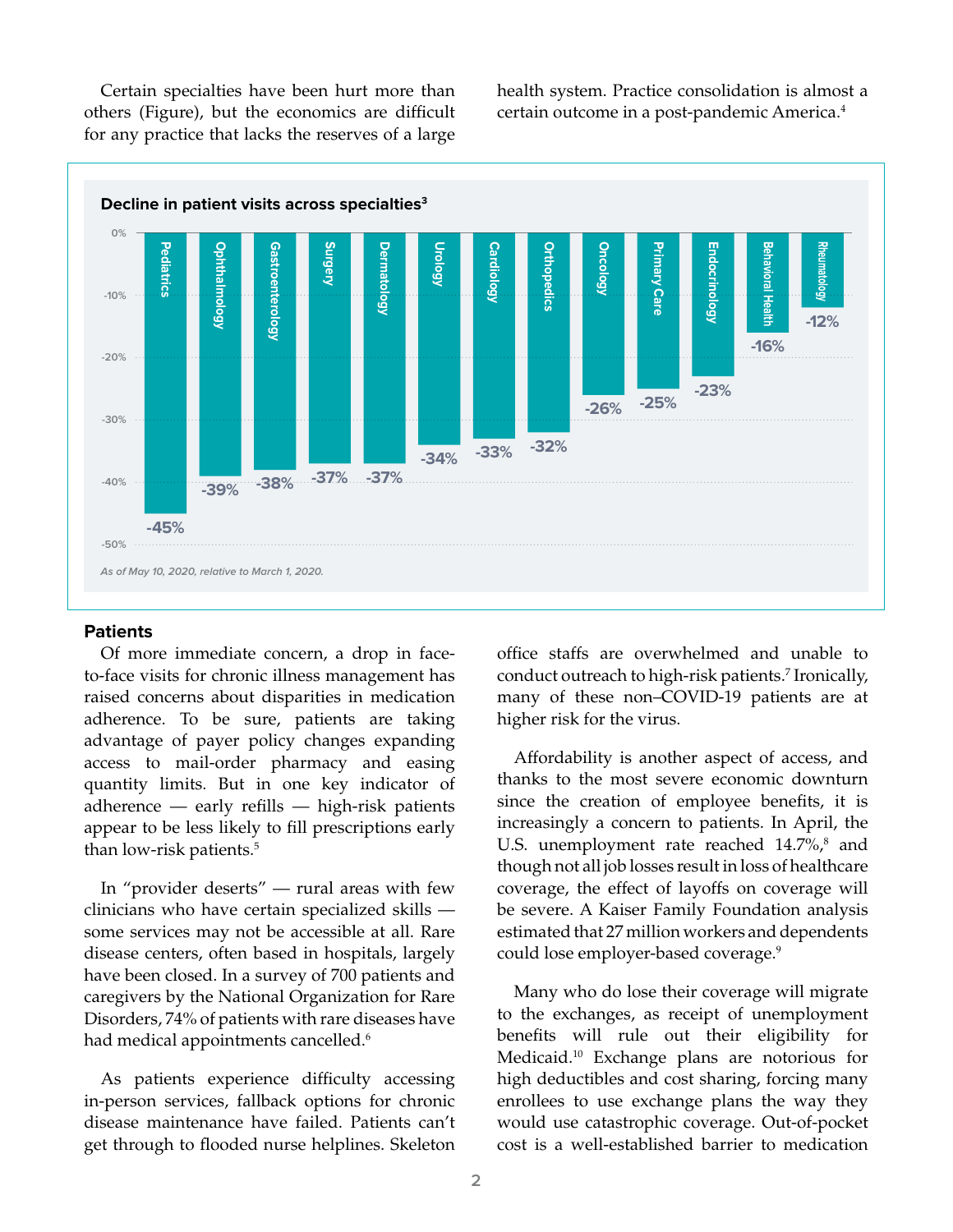adherence. Connecting the dots, it's not difficult to imagine worse health outcomes for those who cannot afford to take their medications or see a doctor for chronic disease flare-ups.

## **Payers**

Operating in "crisis mode," payers are dealing with immediate concerns and pushing nonessential business aside. That's not to say they aren't keeping a nervous eye on the future — with the cost of the pandemic or its aftermath anything but certain, they absolutely are.

For now, commercial payers are relaxing benefit design and gatekeeping requirements to support a number of immediate needs: telemedicine; changes in site of care; home infusions; and expanded access to mail-order pharmacy, to name a few. Payers are also waiving utilization management techniques for COVID-19–related treatment, as many provider billing systems aren't yet programmed to handle new Medicarerelated COVID-19–related billing codes.

The emphasis on these acute needs means that health plans have placed much of the behind-thescenes work on hold. This includes most drug therapy coverage reviews.<sup>11</sup> P&T committees that meet at all may be more concerned about opening access to antiviral drugs than about new medications for inflammatory conditions or rare diseases.

From an actuarial standpoint, plans are flying blind. While loss of existing coverage is a "life event" allowing for access to the exchanges, at least 12 states have fully reopened exchange enrollment for the newly unemployed.12,13 With no idea who will walk through their doors, insurers are bracing for a spike in applications.<sup>14</sup> They may be looking at Utah, whose Medicaid expansion that began this year turned into a giant unplanned experiment. In March, Utah saw a 46% increase in Medicaid applications.15

"We expect economic impact and resulting unemployment to drive increases in members," CEO Michael Neidorff of managed Medicaid giant Centene told analysts in a late-April earnings call.

As for next year, payers worry that hospitals unable to provide high-cost procedures and patients unable to access them in 2020 will demand them in 2021. Under premium-hike pressure from states and nearing a deadline to present next year's offerings to insurance commissioners, insurers may well be considering benefit structures that would prevent an influx of backlogged procedures.

## **Manufacturers**

The biotech and pharmaceutical industries are experiencing operational bottlenecks that are choking a number of functions, including research and development, sales, and distribution.

With patients unable to get into oncology centers and academic sites, clinical trials have been placed on hold – potentially compromising the results of studies in progress. In some disease areas, the Food and Drug Administration is granting provisional marketing approval based on phase 2 and, sometimes, phase 1 studies. Data from smaller studies may not be acceptable to payers, putting the onus on manufacturers to develop novel ways of communicating value. "Earlier approvals will meet resistance from payers, who will label these products as experimental," notes Jim Clement, partner at Coeus Consulting Group in Strategy and Outcomes. "Manufacturers will be pushed to offer 'shared-risk' solutions as realworld evidence is generated."

The COVID-19 pandemic has grounded sales forces that have always relied on in-person visits with prescribers. Sales representatives do their best to pitch new therapies through e-mail blasts and remote slide presentations, but virtual launches have not yet matured into a robust substitute for person-to-person learning opportunities. One major manufacturer delayed the launch of a new multiple sclerosis treatment until face-to-face meetings are permitted again because of the amount of education involved.<sup>16</sup>

"You do miss something in non-personal engagement you get from an in-person conversation, whether it's being able to read the room, being able to understand what's really on the mind of the customer," Bristol Myers Squibb Chief Commercial Officer Chris Boerner told the *Wall Street Journal*.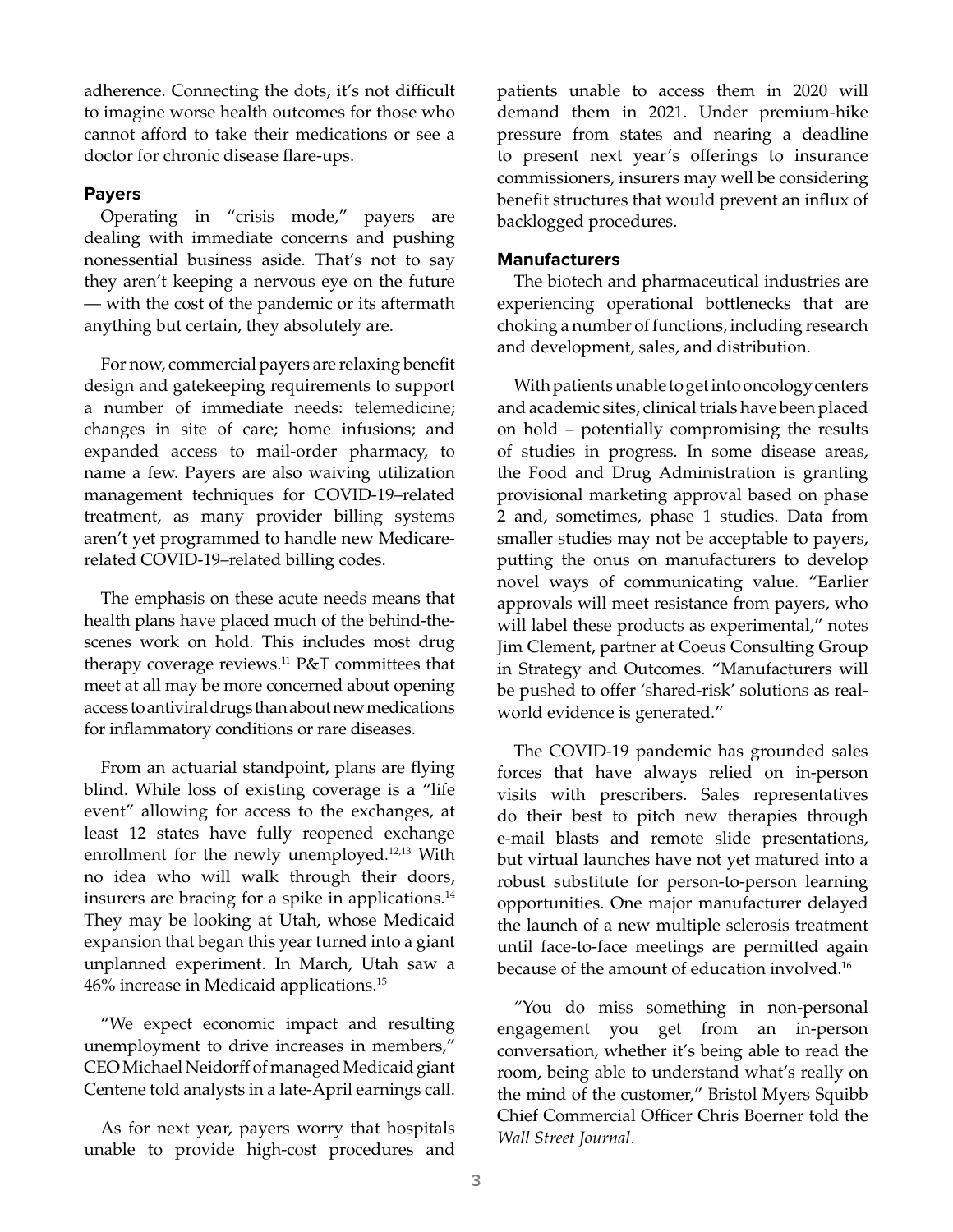Disruptions to the supply chain also hurt product launches, not to mention the ability to get existing therapies into the hands of patients who need them. Shut out of doctors' offices, sales representatives cannot drop off samples. Shortages of more than two dozen drugs have been reported.<sup>17</sup> And for people in provider deserts who have rare diseases and are treated by the only specialist in the area, closure of a clinic could imperil access to life-saving therapies.

## **THE NEXT NORMAL**

The depth of the coronavirus crisis is a reminder of past events that reshaped the way we engage with institutions and with one other: the Great Depression, the OPEC oil embargo, September 11. Each of these events revealed vulnerabilities, leading to changes that had a lasting impact on society. This will, too.

The COVID-19 pandemic has laid bare multiple shortcomings of our system of healthcare delivery and financing: maldistribution of resources, a focus on the short term, failure to consider each stakeholder in the value equation, and, worst of all, failure to put the patient at the center of everything we do. We see the effects of seclusion, health inequities, and the inadequacies in the system's safety nets. As we emerge from this crisis, an evolution is inevitable.

"This evolution is likely to usher in a new call for and embrace of innovative and disruptive solutions, a new wave of broadened partnerships, and a need for even greater levels of differentiated value in the marketplace," Cigna CEO David Cordani told investors on April 30.

The biotech and pharmaceutical industries have an opportunity to shape that evolution by changing the way they interact with stakeholders. Rethinking relationships and engagement offers an opportunity to re-create the healthcare system in a way that empowers all, aligns perceptions of value, and has the potential to improve clinical, financial, and quality outcomes.

But how?



Going forward, defining true value to the healthcare system will be critical for all participants and stakeholders within the healthcare system. We will explore how this new model of collaboration may look and who benefits and why in Part 2 of this series.

Marc Hixson, MBA**, is President and CEO of Coeus Consulting Group with a background across many areas of biopharma and the healthcare system.**

Neil Minkoff, MD**, serves as Chief Medical Officer of Coeus and has been a senior physician leader at Harvard Pilgrim Health Care.**

Heidi Toretto, MSM, MBA**, is Director of Value Access and Operations of Coeus, with experience at Alnylam Pharmceuticals and Aetna.**

Kim Gwiazdzinski, RPh, MBA**, is Vice President of Outcomes and Value-Based Contracting of Coeus, with prior roles at Prime Therapeutics and Novo Nordisk.**